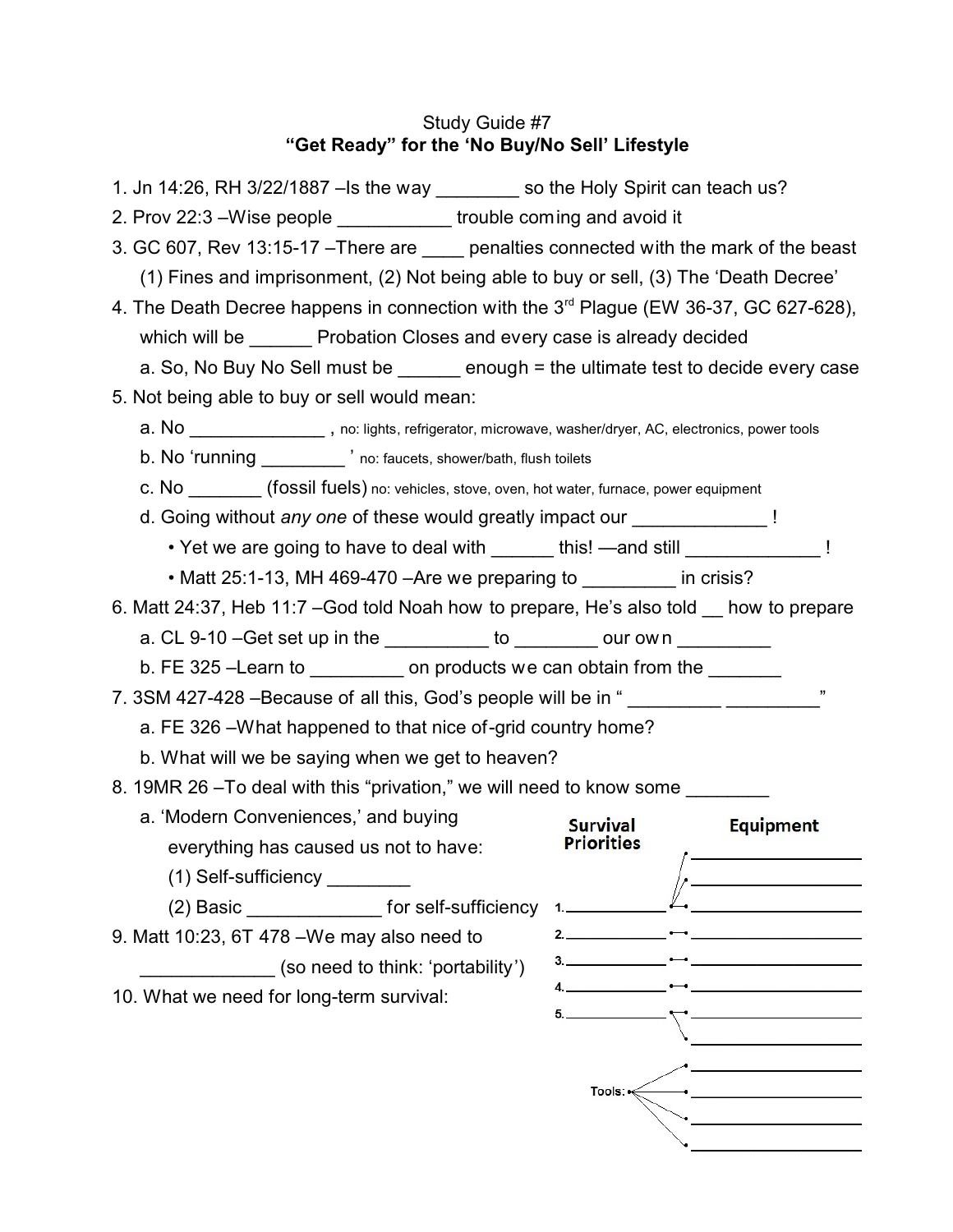| 11. We have all these things are in our<br>a. But without electricity or gas they may not _______ |                  | b. Essentially, we'll be going back to an electrontry lifestyle<br>c. Burning ________, and '_____________ power' will take the place of |  |
|---------------------------------------------------------------------------------------------------|------------------|------------------------------------------------------------------------------------------------------------------------------------------|--|
| many of the things we use of electricity and fossil fuel for                                      |                  |                                                                                                                                          |  |
| 12. To live this lifestyle we will need:                                                          |                  |                                                                                                                                          |  |
| (1) Houses set up to _______ indoors with wood, and to _______ with wood                          |                  |                                                                                                                                          |  |
| (2) An independent source of _________, and a way to _______ the water into the house             |                  |                                                                                                                                          |  |
| (3) _______ and _____________ systems that doesn't need electricity or gas to function            |                  |                                                                                                                                          |  |
| 13. To produce everything we eat, besides gardens, we also need to think about _____              |                  |                                                                                                                                          |  |
|                                                                                                   |                  |                                                                                                                                          |  |
| and __________, fruit and nut ____________, and growing our own _________                         |                  |                                                                                                                                          |  |
|                                                                                                   |                  |                                                                                                                                          |  |
| cultivate, harvest, process, and preserve these foods —without electricity or gas                 |                  |                                                                                                                                          |  |
| 14. We would be wise to get necessary equipment ________ not being able to buy/sell               |                  |                                                                                                                                          |  |
| a. But what about 'last minute' converts, or what if we something?                                |                  |                                                                                                                                          |  |
| 15.                                                                                               |                  |                                                                                                                                          |  |
| <b>Survival</b>                                                                                   | <b>Equipment</b> | <b>Skills Needed</b>                                                                                                                     |  |
| <b>Priorities</b>                                                                                 |                  |                                                                                                                                          |  |
|                                                                                                   |                  | Bedding • agricultural, fiber arts                                                                                                       |  |
|                                                                                                   |                  | 1. Shelter Structural Shelter • construction: carpentry, masonry, plumbing, etc.                                                         |  |
|                                                                                                   |                  |                                                                                                                                          |  |
| 3. Health Issues • • Hygiene Items • • • • • agricultural, fiber arts, wood working               |                  |                                                                                                                                          |  |
| 4. Fire · Fire-Starter & Fuel · vood working, metal working                                       |                  |                                                                                                                                          |  |
|                                                                                                   |                  | 5. Food · Food · agricultural, foraging, preserving                                                                                      |  |
| <b>Vook Pot &amp; Utensils •</b> metal working, pottery, wood working                             |                  |                                                                                                                                          |  |
|                                                                                                   |                  | <b>Cutting &amp; Chopping ·</b> metal working, wood working                                                                              |  |
|                                                                                                   |                  | the contract of the contract of the contract of the contract of the contract of the contract of the contract of                          |  |

→ metal working, wood working Digging  $-$ Cordage · · · · · · fiber arts

**Containers •** basketry, pottery, fiber arts, wood working

16. Which skill sets keep coming up? \_\_\_\_\_\_\_\_\_\_ \_\_\_\_\_\_\_\_\_\_ \_\_\_\_

a. Choose one you are interested in and **Exercise** it

17. LLM 477 –Are we going to be an ' $\frac{1}{2}$  or a ' $\frac{1}{2}$  or a ' $\frac{1}{2}$ 

a. The more  $\frac{1}{\sqrt{1-\frac{1}{n}}}\$ , and  $\frac{1}{\sqrt{1-\frac{1}{n}}}\$  we have, the more we'll be an 'asset'

b. But more than anything, having our own warm/dry \_\_\_\_\_\_\_ will make us an 'asset'

18. CH 375 –Many will be laid to rest before the Time of Trouble

a. Methuselah's name roughly means: 'when he dies, it will \_\_\_\_\_\_\_\_ '

b. ST 2/20/1879 –If you feel you'll be a 'Methuselah,' help those who \_\_\_\_\_ go through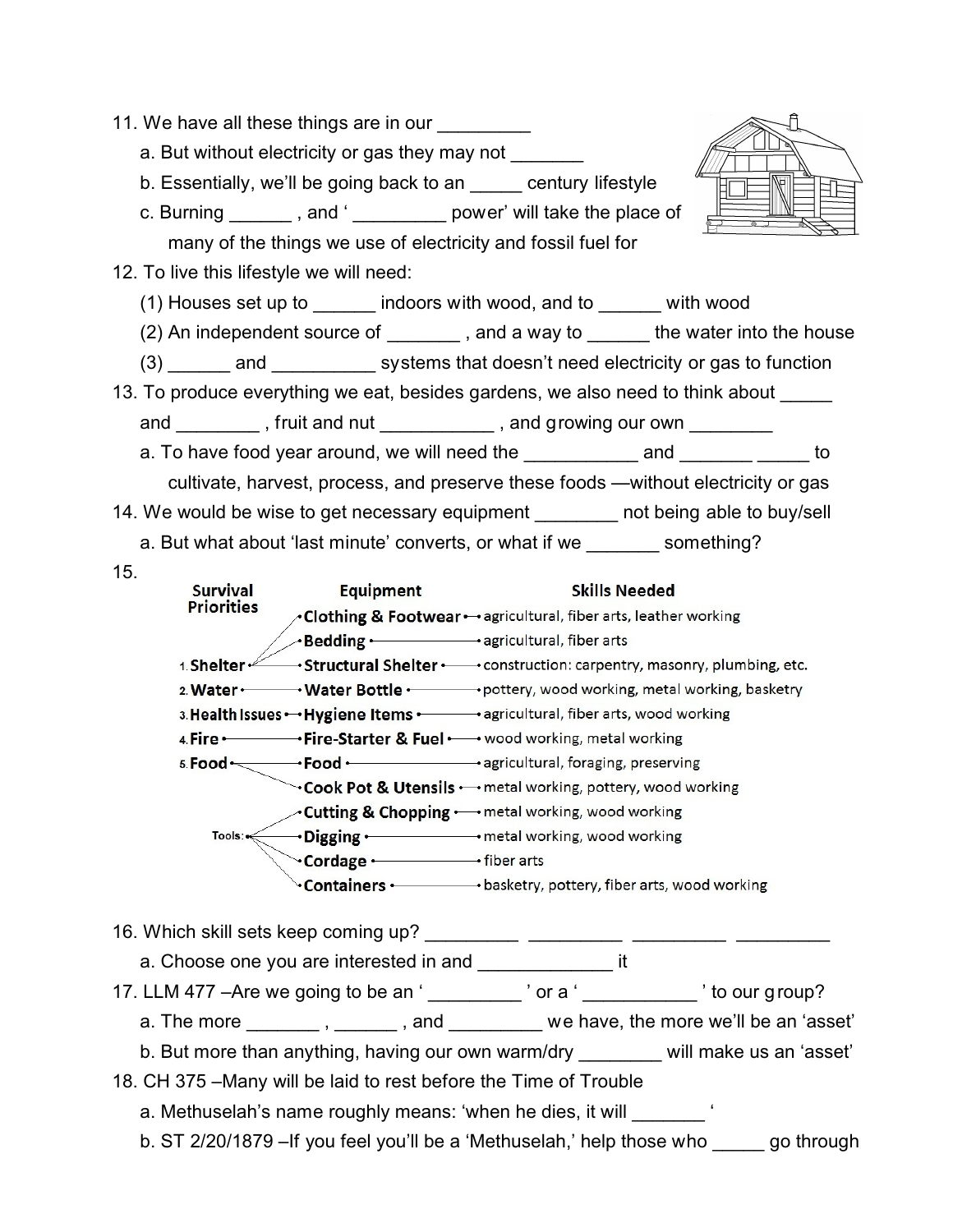#### 1. *Review and Herald*, March 22, 1887

There is nothing that Satan fears so much as that the people of God shall clear the way by removing every hindrance, so that the Lord can pour out his Spirit upon a languishing church and an impenitent congregation. ... When the way is prepared for the Spirit of God, the blessing will come.

## 2. Great Controversy, page 607

As the movement for Sunday enforcement becomes more bold and decided, the law will be invoked against commandment keepers. They will be threatened with fines and imprisonment, and some will be offered positions of influence, and other rewards and advantages, as inducements to renounce their faith. But their steadfast answer is: "Show us from the word of God our error"—the same plea that was made by Luther under similar circumstances.

## 3. *Ministry of Healing*, page 469-470

If we would draw sinners out of the swift-running current, our own feet must be firmly set upon the Rock, Christ Jesus.

## 4. *Country Living*, pages 9-10, —Letter 5, 1904; (also on 2SM 141)

Again and again the Lord has instructed that our people are to take their f amilies away from the cities, into the country, where they can raise their own provisions; for in the future the problem of buying and selling will be a very serious one. We should now begin to heed the instruction given us over and over again: Get out of the cities into rural districts, where the houses are not crowded closely together, and where you will be free from the interference of enemies.

## 5. *Fundamentals of Christian Education*, page 325

The people should learn as far as possible to depend upon the products that they can obtain from the soil.

# 6. *Selected Messages Book 3*, pages 427-428

The time of trouble was upon us. I saw our people in great distress, weeping and praying, pleading the sure promises of God, while the wicked were all around us mocking us and threatening to destroy us. They ridiculed our feebleness, they mocked at the smallness of our numbers, and taunted us with words calculated to cut deep. They charged us with taking an independent position from all the rest of the world. They had cut off our resources so that we could not buy or sell, and they referred to our *abject poverty* and stricken condition. They could not see how we could live without the world. We were dependent on the world, and we must concede to the customs, practices, and laws of the world, or go out of it. If we were the only people in the world whom the Lord favored, the appearances were awfully against us.

#### 7. *Fundamentals of Christian Education*, page 326

Fathers and mothers who possess a piece of land and a comfortable home are kings and queens.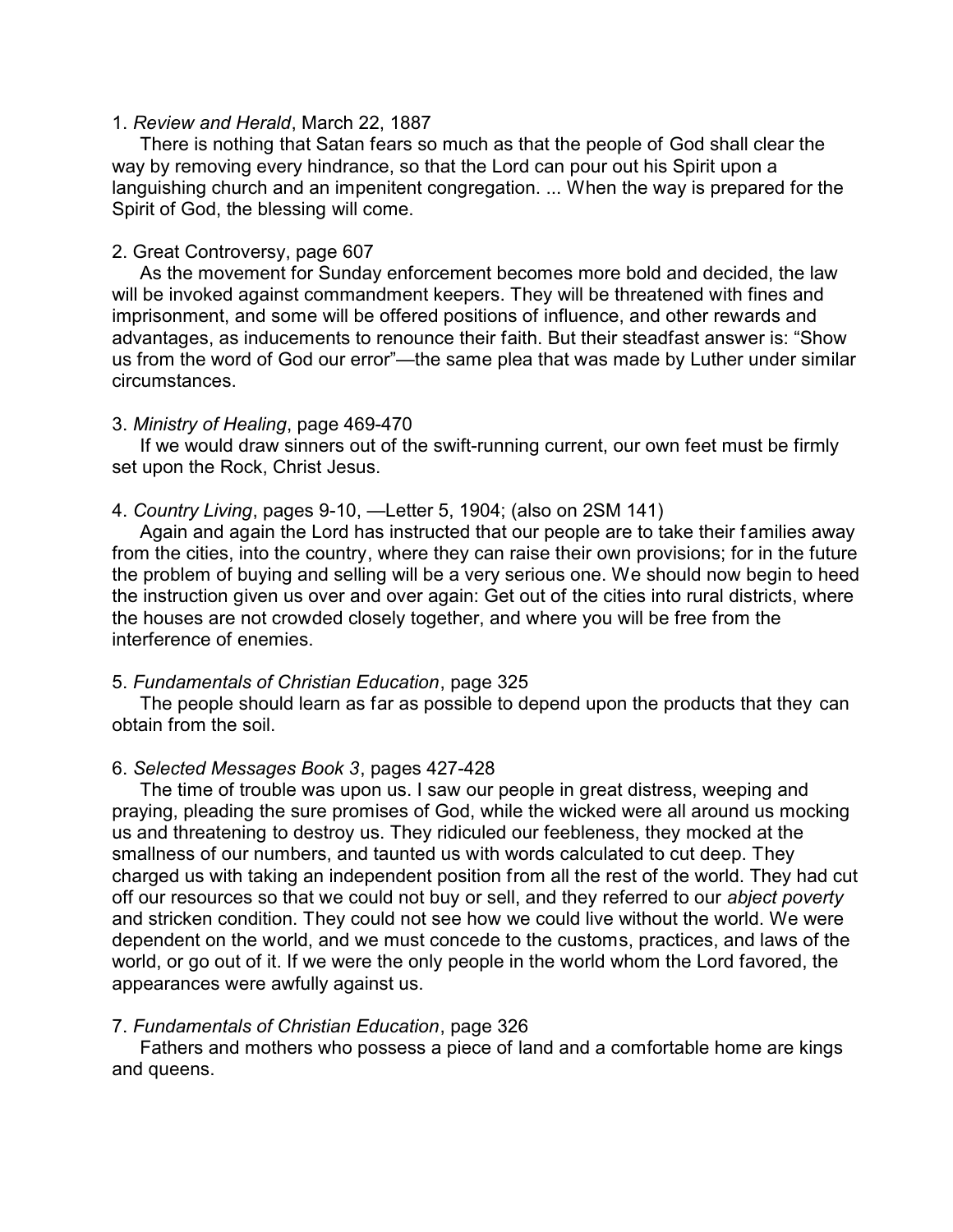#### 8. *Manuscript Releases*, Vol 19, page 26

Privation may be the lot of every soul who now believes and obeys the truth. Christ has told us that we will have reproach. If persecution for the truth's sake is to come, it is important that every line of work become familiar to us, that we and our families may not suffer through lack of knowledge. We can and should have tact and knowledge in trades, in building, in planting, and in sowing. A knowledge of how to cultivate the land will make rough places much smoother. This knowledge will be counted a great blessing, even by our enemies.

# 9. *Testimonies for the Church Vol. 6*, page 478

If persecution comes there, go to still another place. God will lead His people, making them a blessing in many places. Were it not for persecution they would not be so widely scattered abroad to proclaim the truth.

## 10. *Loma Linda Messages*, page 477

The time will come when God's people will have to move away from the cities, and live in small companies, by themselves. If our people regard God's instructions as of value, they will move out of the cities, so that they will not be corrupted by its revolting sights, and so that their children will not be corrupted by its vices. Those who choose to remain in the cities . . . must share the disaster that will come upon them. ...

# 11. *Counsels on Health*, page 375, (LDE 255)

Many will be laid away to sleep before the fiery ordeal of the time of trouble shall come upon our world.

# 12. *Signs of the Times,* February 20, 1879

 Enoch instructed his family in regard to the flood. Methuselah, the son of Enoch, listened to the preaching of his grandson Noah, who faithfully warned the inhabitants of the old world that a flood of waters was coming upon the earth. Methuselah and his sons and his grandsons lived in the time of the building of the ark. They, with some others, received instruction from Noah, and assisted him in his work.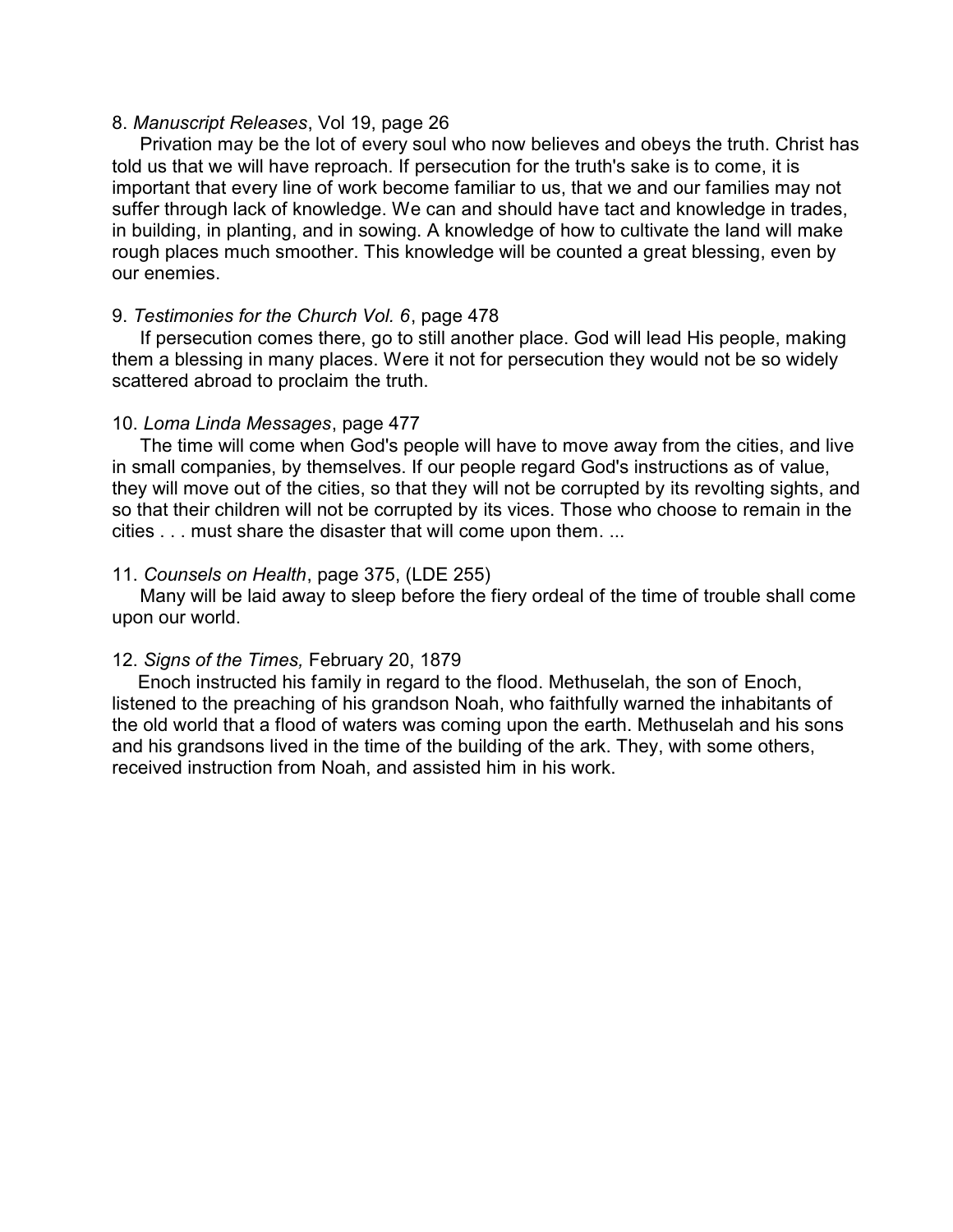# **Asset -or- Liability: a 'Story' of Two Families**

If you haven't been able to get a place in the country yet, start developing skills and collecting key equipment items. It might be helpful to think: Are we going be an 'asset' or a 'liability' to the group God connects us with? To illustrate this concept, let's contrasting two different families who are still living in the same large city at the time of the first national Sunday law. Remember, this law marks the beginning of the Time of Trouble and is our signal to flee the large cities, (see Matthew 24:15-21, Luke 21:20-21, and *Testimonies for the Church Vol. 5*, page 464-465). This will happen *before* we are not able to buy or sell, so we will picture both families still being able buy gas and flee from the city in their vehicles. For the purpose of our illustration, both of these families also know a third family that already lives in the country. This third family has generously 'invited' both of these families to come to their place if they don't have anywhere else to go when its time to flee. They have also extended this same 'invitation' to several other believers as well.

Like Lot and his family, the first family in our illustration hasn't prepared. When they reluctantly realized that it was time to flee *—NOW!*— they just grabbed a few personal

items, got in their car and drove off, (probably repeating Matthew 24:17-18 and Luke 17:32 to themselves). When they 'showed up' at the third family's property, a place had to be found for them to stay. Since there were several others who had also already accepted the third family's 'invitation,' the first family ended up 'living' in a corner of the already overcrowded small farmhouse. By that time it was late in the day, so everyone worked to scrounge up some bedding for them to sleep with. In the morning, everyone had a hearty

"Let him who is on the housetop not go down to take anything out of his house. And let him who is in the field not go back to get his clothes." Matthew 24:17-18

"Remember Lot's wife."

Luke 17:32

breakfast, but the wife of the third family was overheard saying, "With this group, the food we have here won't last long." After breakfast there was a group meeting, during which chores for the day were assigned. But, the first family in our illustration had to be shown how use the tools in the garden and orchard, how to safely cut firewood, and because they had frequently eaten out, they even had to learn how to prepare food 'from scratch.' So it actually took longer to get things done.

Often they were tempted to complain about the 'sub-standard' living conditions, the dirt, and the bugs. Because they were not used to physical labor, it was definitely a challenge for them just to do their part of the workload. Their inclination toward laziness together with their somewhat negative attitude tried the patience of the rest of the group. However as loving brothers and sisters in Jesus, they were willing to work with them and help them grow.

Their lack of preparation in all these areas definitely put additional strain on the already limited resources, as well as on the social and spiritual structure of the group. Because they had to be provided with even their basic necessities, because of their lack of practical skills, and because of their attitudes towards work and discomfort, they would have been a 'liability.'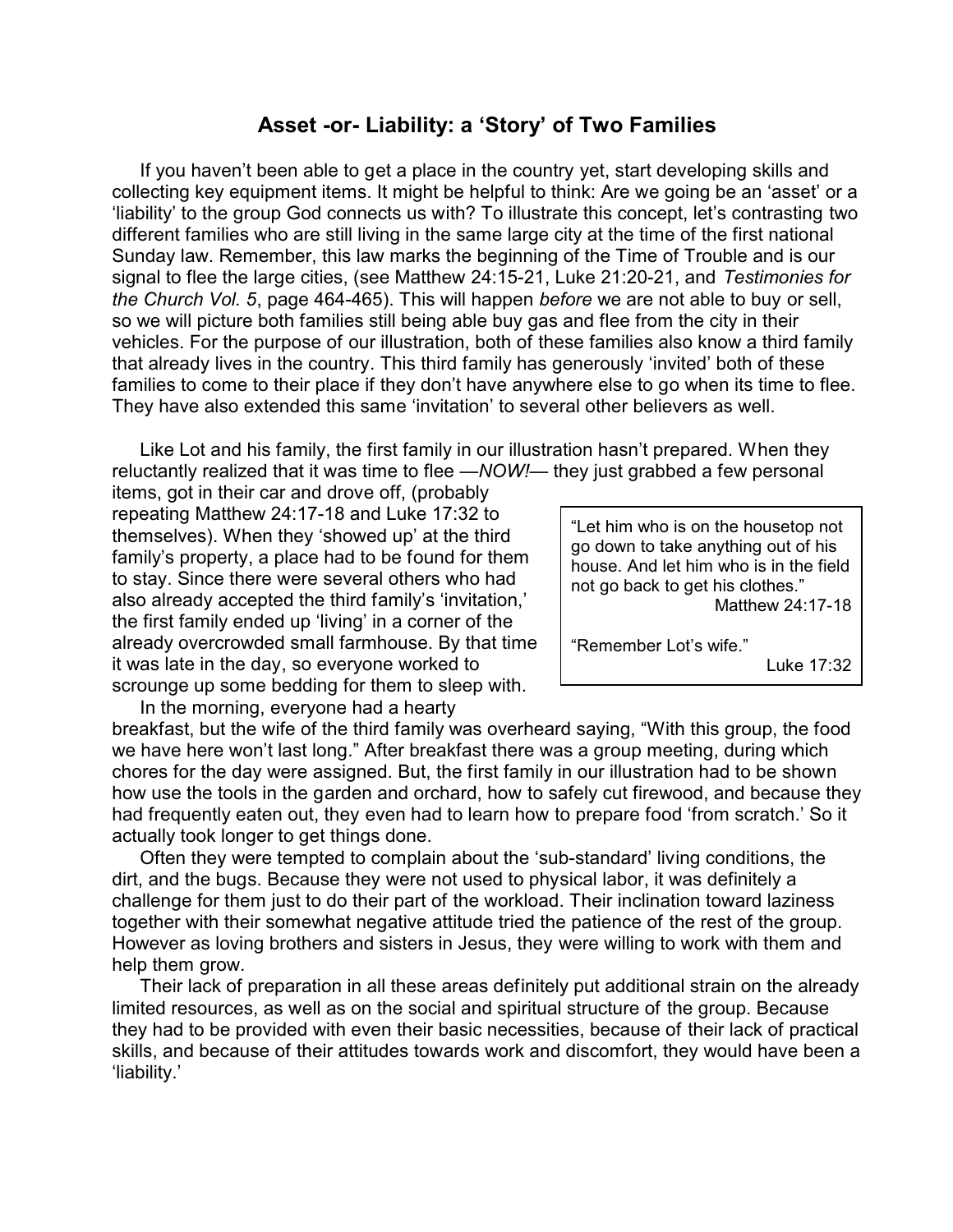On the other hand, like Noah and his family, the second family in our illustration did prepare. Although they had not been able to purchase country property of their own, they still did what they could. As they thought and prayed about their situation, they realized that when they had to flee they would probably be going to someone else's place in the country, and they determined that when they got there, they would be an 'asset' rather than a 'liability.'

They had been living in a 2<sup>nd</sup> story apartment, so they didn't have any yard. But they still wanted to get some experience 'raising their own provisions.' So, after thinking and praying about it, they started growing some simple vegetables in a couple of pots on their small balcony deck. Soon, their deck was crowded with as many containers as they could fit on it. They even had a dwarf fruit tree.

Realizing that 'Shelter' is the #1 Priority, they concluded that if they were going to truly be an 'asset' they would somehow have to provide their own shelter. Otherwise, they would have to depend on the owners of the property for something to live in. Bringing their own shelter to stay in would contribute more toward them being an 'asset' than anything else. So, they prayed, and did some research on various shelter options.

The first thing they thought of was to get an RV. Electricity for the electrical components could be provided by a simple solar panel set up. However, for heating and cooking, RVs are dependant on propane, which must be purchased. So, after they were no longer able to buy or sell they wouldn't have any heat, neither would they be able to cook indoors. Possibly, they could install a small wood burning stove. But, the floor plans of most RVs simply don't allow for that. Besides, realistically, the smallish vehicle they already had would not be able to tow a travel trailer, and they could not afford a larger tow vehicle or motor home. So, they ruled out getting an RV.

After doing some more research, they discovered that there are people living year around in Northern Canada and Alaska in canvas wall tents. These tents come with a 'stove jack,' which allow a wood stove to be set up inside them. Before about the 1930s, these types of tents were common, and there are several references to this type of tent in

Ellen White's writings. They were regularly used in the mining and lumber camps, where people needed a warm dry place to stay starting with their first night in a remote area. In time, many of the miners and lumbermen would make a wooden floor platform with a 'knee wall' to set their tent up on. Then, by adding roofing, and siding, etc., step by step as they were able, these tents could be turned into a cabin. Compared to modern tents made of



wall tent and mining camp tent cabin

synthetic materials, these tents are much more durable, warmer, and they come in many sizes. A tent would be considerably less expensive, and more easily transported than an RV. So, the family decided to purchase a canvas wall tent with a 'stove jack,' and a small wood burning 'tent stove' to go with it so they could heat it and cook indoors.

To practice living the no buy / no sell lifestyle, they regularly went camping. On these trips they spent time in nature, practiced cooking on a wood fire, and became familiar with how to make life without electricity or gas work. From the experience they gained while camping, they realized the need for other key equipment items, such as: rugged clothing,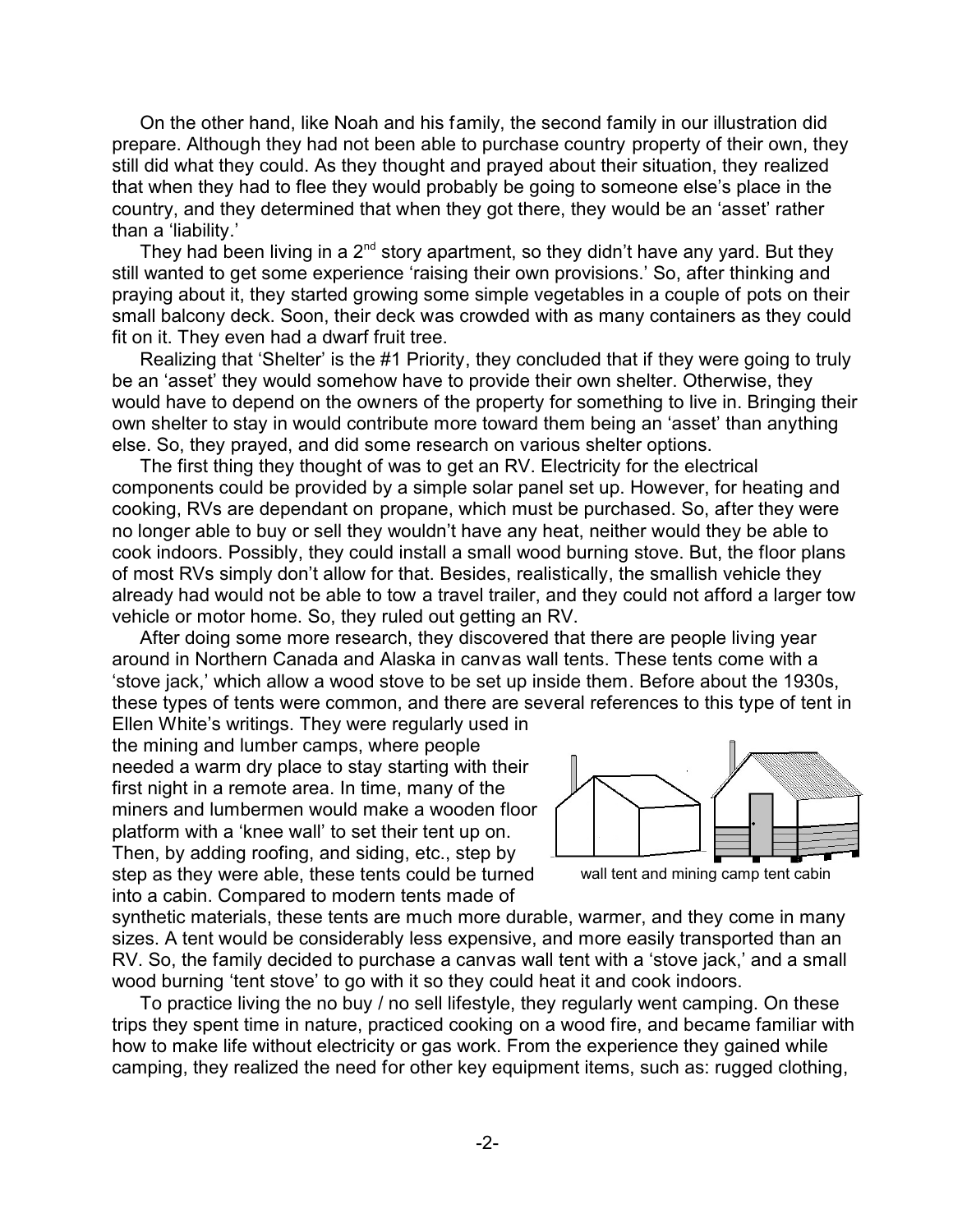good bedding, containers for water, a large washbasin, a folding table, a small axe, a bow saw, and a shovel.

They soon realized that there wouldn't be room for themselves and all this gear in their smallish vehicle. When they actually had to flee they would want to take even more than they took when they went camping. So they thought and prayed about what they should do. A few days later, they noticed a motorcycle pulling a small trailer, and realized that even with their small car, there were small inexpensive utility trailers that they could tow even with their vehicle. So they worked toward having a trailer hitch installed on their car, and bought one of these trailers.

As they recognized the nearness of the time to flee, they began in earnest to collect some of the other equipment items that they didn't already have: a hand-cranked grain grinder, a wash tub, a wheelbarrow, and a crosscut saw. Because storage space was limited in their apartment, they made an organized pile of gear in one corner of their living room. These things, along with their personal items, were kept ready to go, so they could quickly load up the car and trailer, and head out of town when the time came to leave.

By this time they had also already made several visits to the third family's property. While there, they would help with whatever needed to be done on the homestead, and share spiritually with the third family. On one of these visits, as they talked with the third family, it was decided that they should pick out a spot for their camp. So, together with the third family, they picked out a spot, then trimmed the trees and bushes in the area, leveled out a pad for their tent, and cut and stacked some firewood.

When the time came to flee, they loaded up their car and trailer, and drove out of the city. Once they 'showed up' at the third family's property, they simply 'checked in' with

them, then drove over to their spot. As they put up their tent, set up the wood stove, brought in the folding table, unfolded their cots and rolled out the sleeping mats, spread out their sleeping bags, brought in the boxes of food and utensils, and the duffles with their clothes, everyone in the family helped —even the children. They all knew just what to do, and just where everything needed to go.

"But I am the Lord your God, Ever since the land of Egypt; I will again make you dwell in tents, As in the days of the appointed feast." Hosea 12:9

Although their tent wasn't large, they had a warm, dry place to live. They had their own adequate clothing and bedding. In many ways they were better off than those at the house. At least they had their own privacy as a family.

Since they had brought their own equipment, they were able to haul their own water, bathe themselves, wash their own clothes, cut their own firewood, and cook their own food. They were also able 'pitch right in' with the work that needed to be done in garden, orchard, and grain field. The wheelbarrow they brought was a great blessing to everyone, hauling produce from the garden, biomass to the compost pile, and firewood to and from the woodpiles.

As they saw the crowed conditions at the house, they shared much of the stores of food they had brought with them. They had learned to sew as a part of their preparations, and bought a hand-cranked sewing machine. So when they noticed that there was quite a bit of clothing being shared among the group, they were able to help alter some of the clothing so it would fit the person who was wearing it better. They had also learned a bit